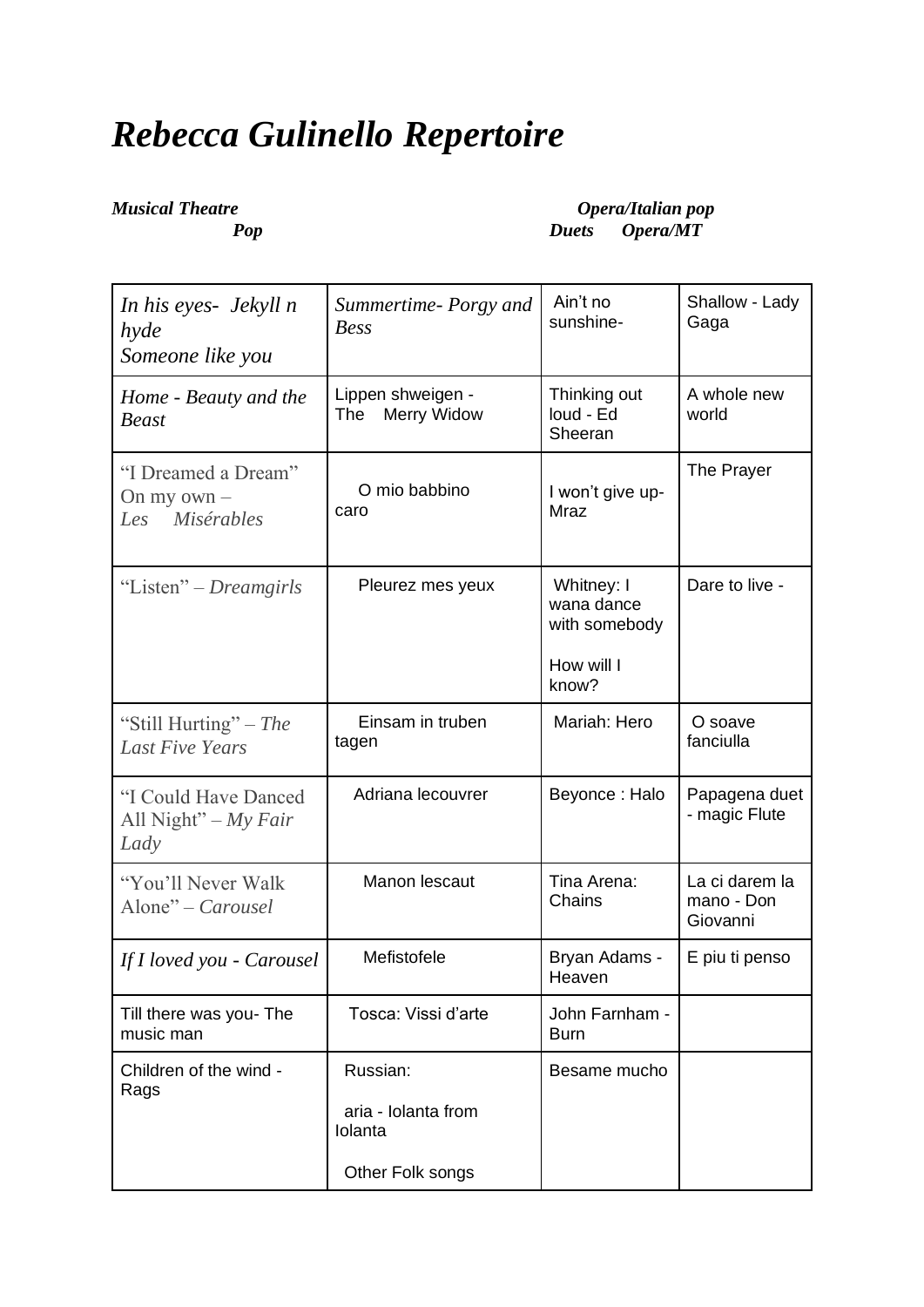| Somewhere- West side<br>story                      | Countess aria - Marriage<br>of Figaro | Ariana Grande:<br>Almost is never<br>enough                 |  |
|----------------------------------------------------|---------------------------------------|-------------------------------------------------------------|--|
| How did we come to this -<br>The wild party- Lippa | Liu - Tu che di gel sei<br>cinta      | Vanessa<br>Amorosi                                          |  |
| Home - The wiz                                     | La rondine                            | I can't make<br>you love me                                 |  |
| Miss Celies blues- Color<br>Purple                 | mimi                                  | Angel - Sarah<br><b>McL</b><br>Shania - From<br>this moment |  |
| I've never been in love<br>before - Guys and Dolls | La wally                              | A thousand<br>years- Christina<br>Perri                     |  |
|                                                    | Porgy and Bess                        | At last-Etta<br>James                                       |  |
|                                                    | <b>Ballo</b>                          | <b>Shawn Mendez</b>                                         |  |
|                                                    | Mariettas lied                        | You raise me<br>up                                          |  |
|                                                    | The Prayer                            | Wind beneath<br>my wings                                    |  |
|                                                    | La solitudine- Laura<br>Pausini       | You'll never<br>walk alone                                  |  |

| Giorgia - "E poi"<br>"Come saprei" | The first time ever i<br>saw your face |  |
|------------------------------------|----------------------------------------|--|
| Lucio Dalla - Caruso               | Songbird - Eva<br>Cassidy              |  |
| Con te partiro                     | Can't help falling in<br>love with you |  |
| Primavera : Loretta<br>Goggi       | Somewhere Over the<br>rainbow          |  |
| Vivo per lei                       | Because you loved me                   |  |
| vivere                             | If I ain't got you                     |  |
| Ave maria                          | You and me-<br>Lifehouse               |  |
| Panis Angelicus                    | Don't know why                         |  |